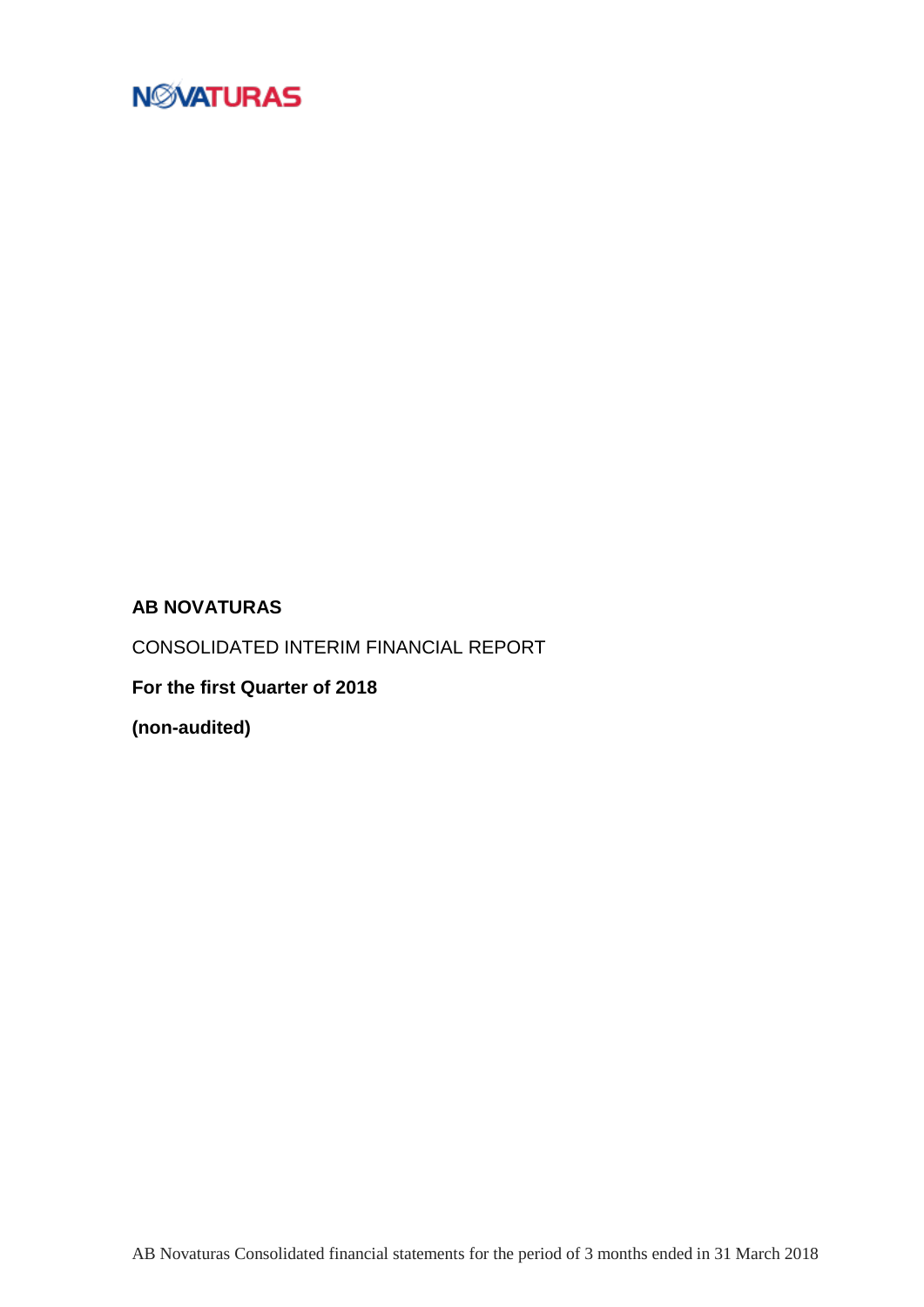| Beginning of reporting period | 1 January 2018                                                                                                                                                                                               |
|-------------------------------|--------------------------------------------------------------------------------------------------------------------------------------------------------------------------------------------------------------|
| End of reporting period       | 31 March 2018                                                                                                                                                                                                |
| Business name                 | Novaturas, AB (further - "Novaturas" or<br>"Company") (Company financial statements are<br>consolidated with the results of subsidiaries;<br>Separate quarterly reports of the Company are<br>not presented) |
| Legal form                    | Public limited company                                                                                                                                                                                       |
| <b>Registration date</b>      | 16 December 1999                                                                                                                                                                                             |
| Registration number           | 135567698                                                                                                                                                                                                    |
| LEI code                      | 097900BGCW0000042109                                                                                                                                                                                         |
| Manager of register           | <b>State Enterprise Centre of Registers</b>                                                                                                                                                                  |
| Company address               | A. Mickevičiaus str. 27, LT-44245 Kaunas                                                                                                                                                                     |
| Telephone                     | +370 37 321 264                                                                                                                                                                                              |
| Fax                           | +370 37 321 130                                                                                                                                                                                              |
| Website                       | www.novaturasgroup.com                                                                                                                                                                                       |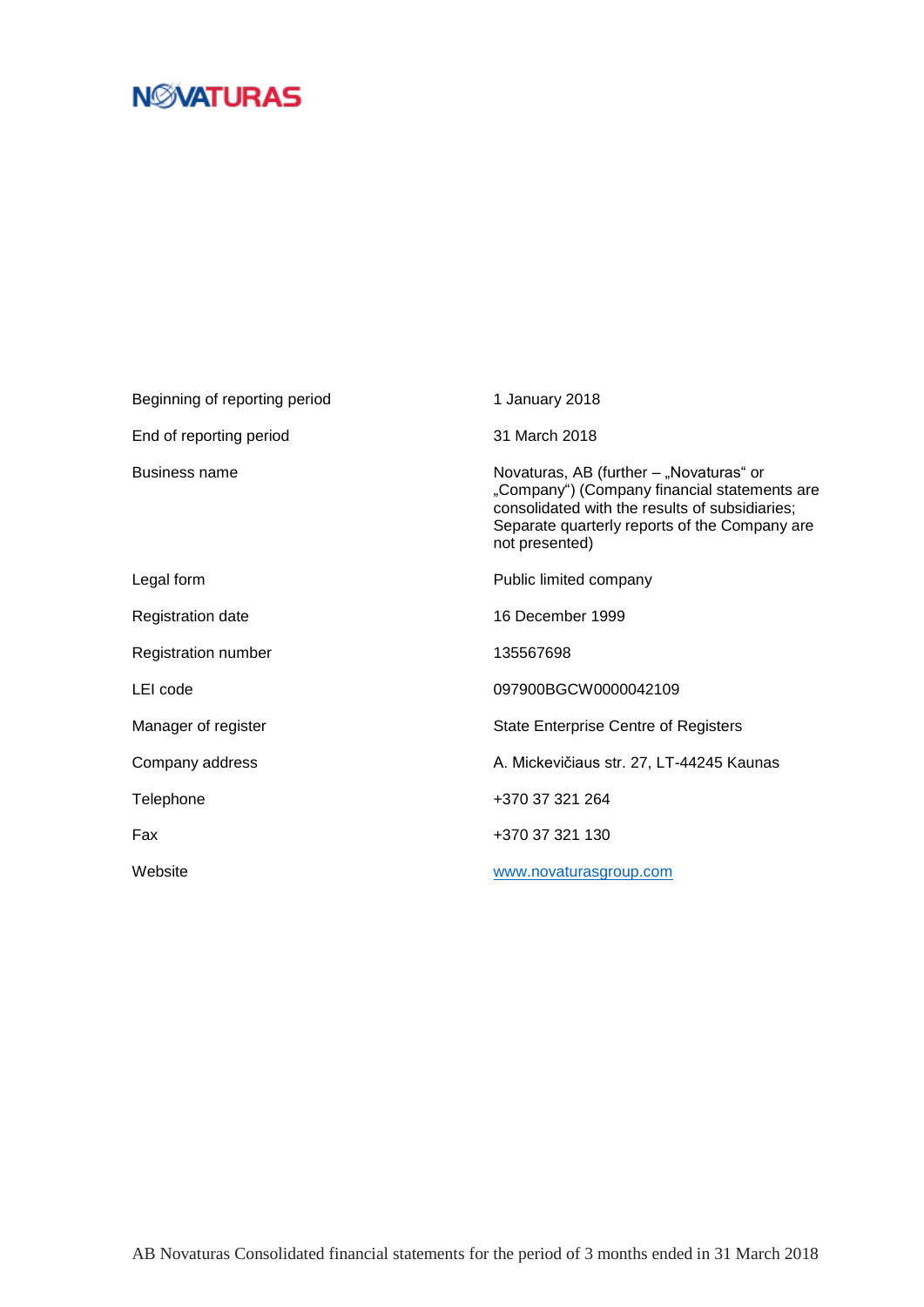### **Content**

| 1.  |  |
|-----|--|
| 2.  |  |
| 3.  |  |
|     |  |
| 4.  |  |
| 5.  |  |
| 6.  |  |
| 7.  |  |
| 8.  |  |
| 9.  |  |
| 10. |  |
|     |  |
|     |  |
|     |  |
|     |  |
|     |  |
| 11. |  |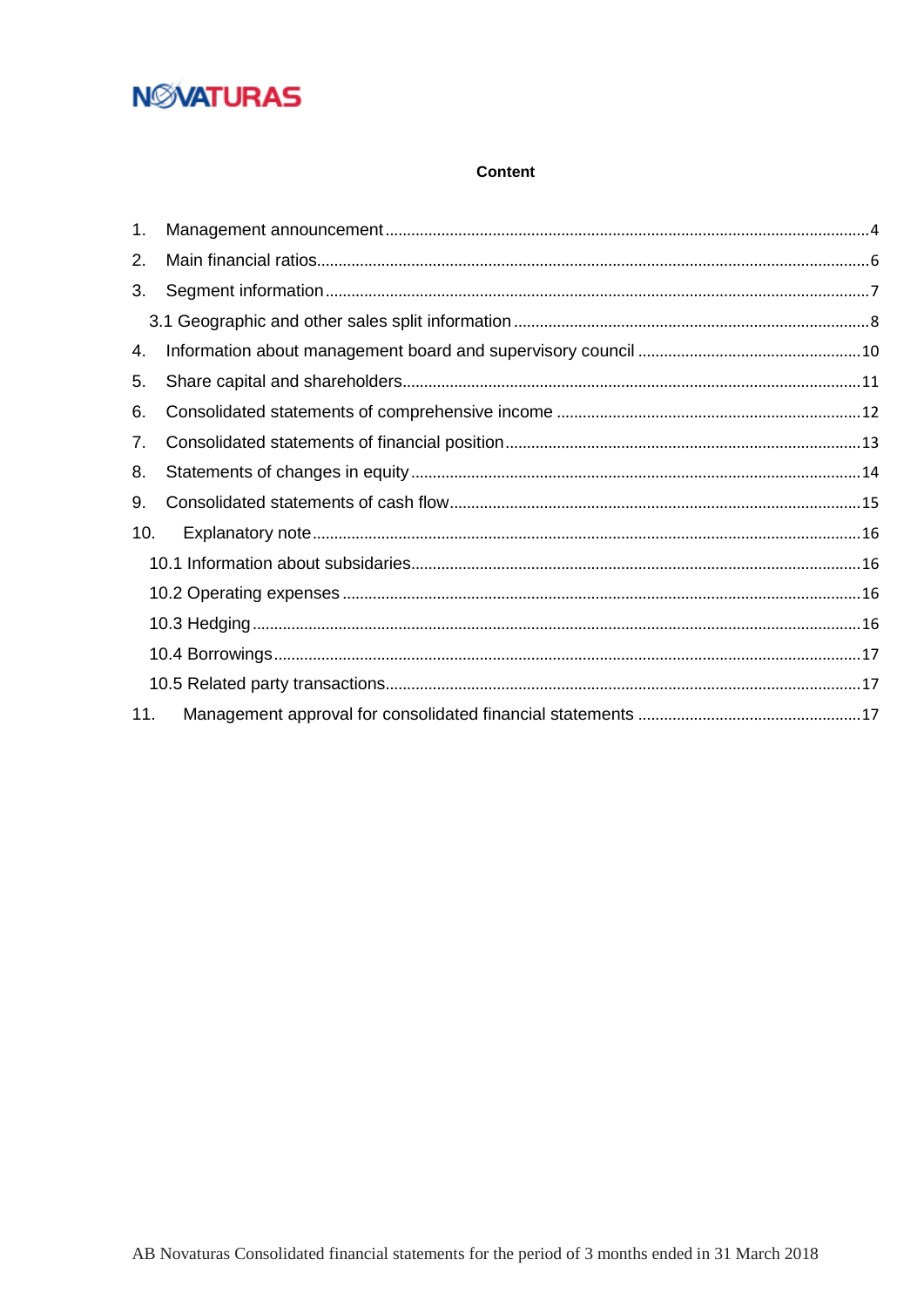

#### <span id="page-3-0"></span>**1. Management announcement**

#### **2018 first quarter:**

- Novaturas turnover amounted to 25.8 mn EUR and was 49% higher comparing to the same period in 2017.
- Gross profit amounted to 4.8 mn EUR and was 67% higher than in the same period of 2017.
- Operating expenses amounted to 3.6 mn EUR and was 36% higher comparing to the same period in 2017. Eliminating the impact of commissions and one-time expenses, operating costs increased by 12% compared with the first quarter of last year.
- EBITDA amounted to 945 thousand EUR and was 286 percent higher than in the first quarter of 2017.
- Novaturas earned 945 thousand euro net profit and it was 595% higher compared to 2017 first quarter.
- In the first quarter of 2018, "Novaturas" served 37,6 thousand clients, it was 51% more than in the same period of 2017.
- Early bookings of the 2018 summer season at the end of March were 51% higher compared to the same period last year.

#### **Management Comment:**

We are pleased with the strong first quarter of 2018 - the results of the company were significantly better than in the first quarter of the previous year, revenue increased by 49 per cent due to high demand for flight package tours, which also resulted in a higher net profit, which was even 595% higher than in the same period of the previous year.

Eliminating the impact of commissions and one-off spending, operating costs increased by 12% compared with the first quarter of last year. The one-time expenses incurred in the IPO and legal expenses in Estonia amounted to 339 thousand euros. Including one-time costs, operating costs without commissions paid rose by 23 percent. All costs, including also commissions, grew by 36 percent.

We see a strong increase in demand for the flight package tours, as previously, the most popular winter holiday destination remained Egypt. Restarted flights to Sharm Al Sheikh resort made Egypt's travel growth strongest compared to other winter season travel destinations.

The number of clients served grew in all three source markets where Novaturas operates. The strongest growth was recorded in Lithuania, where in 2018, 68 percent more passengers were served in the first quarter than in the same period last year, while the Latvian market grew by 42 percent and Estonian market 36 percent more passengers were served comparing to the last year.

More and more people can afford to go abroad or go on holiday several times a year. This is determined by the favorable macroeconomic environment of the Baltic States. Holidays abroad are enjoyed by guaranteed weather conditions and competitive prices compared to Baltic resorts. We noticed that our clients are increasingly planning their holidays in advance. People saw that due to increased demand, the choice of travel abroad was quite limited at the last minute.

Considering the consistently growing demand for flight package tours offered by the company, in 2018, we offer our customers a 34% higher summer season program comparing to 2017 year summer. Early bookings of the 2018 summer season at the end of March were 51 percent higher compared to the same period last year. Travelers also seem to appreciate advantages of the early booking. It ensures the greater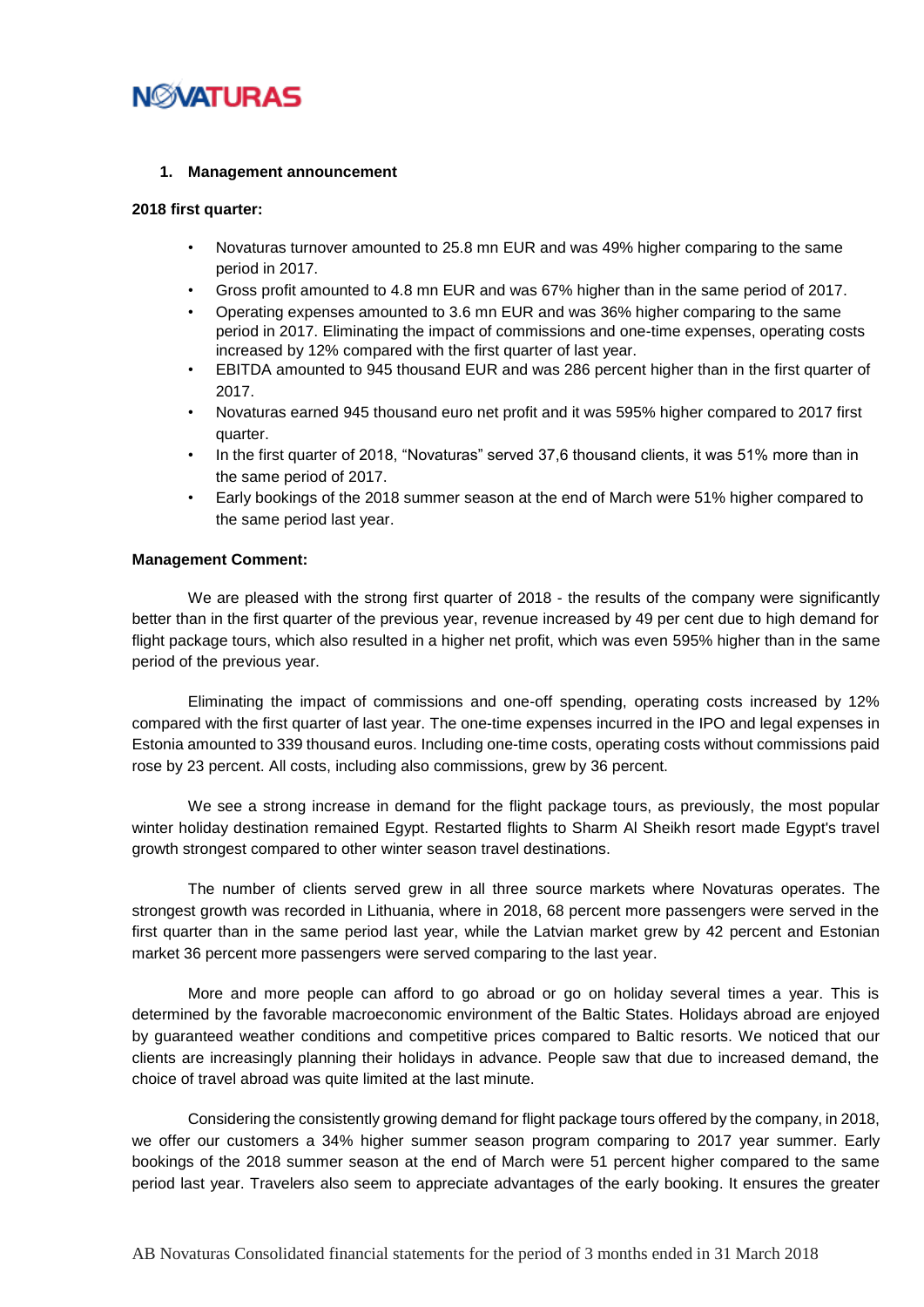

variety of travels and hotels options at very favorable prices. (Exact conditions are announced publicly, starting with the early booking sales on the company's websites).

On March 21, 2018, the Company started trading its shares on the Warsaw and Vilnius Stock Exchanges. Novaturas debut on the Warsaw and Vilnius stock exchanges follows the initial public offering of the Company's shares with a total value of over EUR 22 million (approx. PLN 93 million), making it the first sizeable IPO in Lithuania since 2010. It was also the first public offering carried out simultaneously in Poland and Lithuania. The offering ultimately covered 2 104 648 shares, i.e. 27% of the Company's existing shares. The Company's capitalization according to the final share price in the IPO, i.e. EUR 10.50 per share (and its equivalent in Polish zloty of PLN 44.13), reached EUR 82 million (approx. PLN 345 million).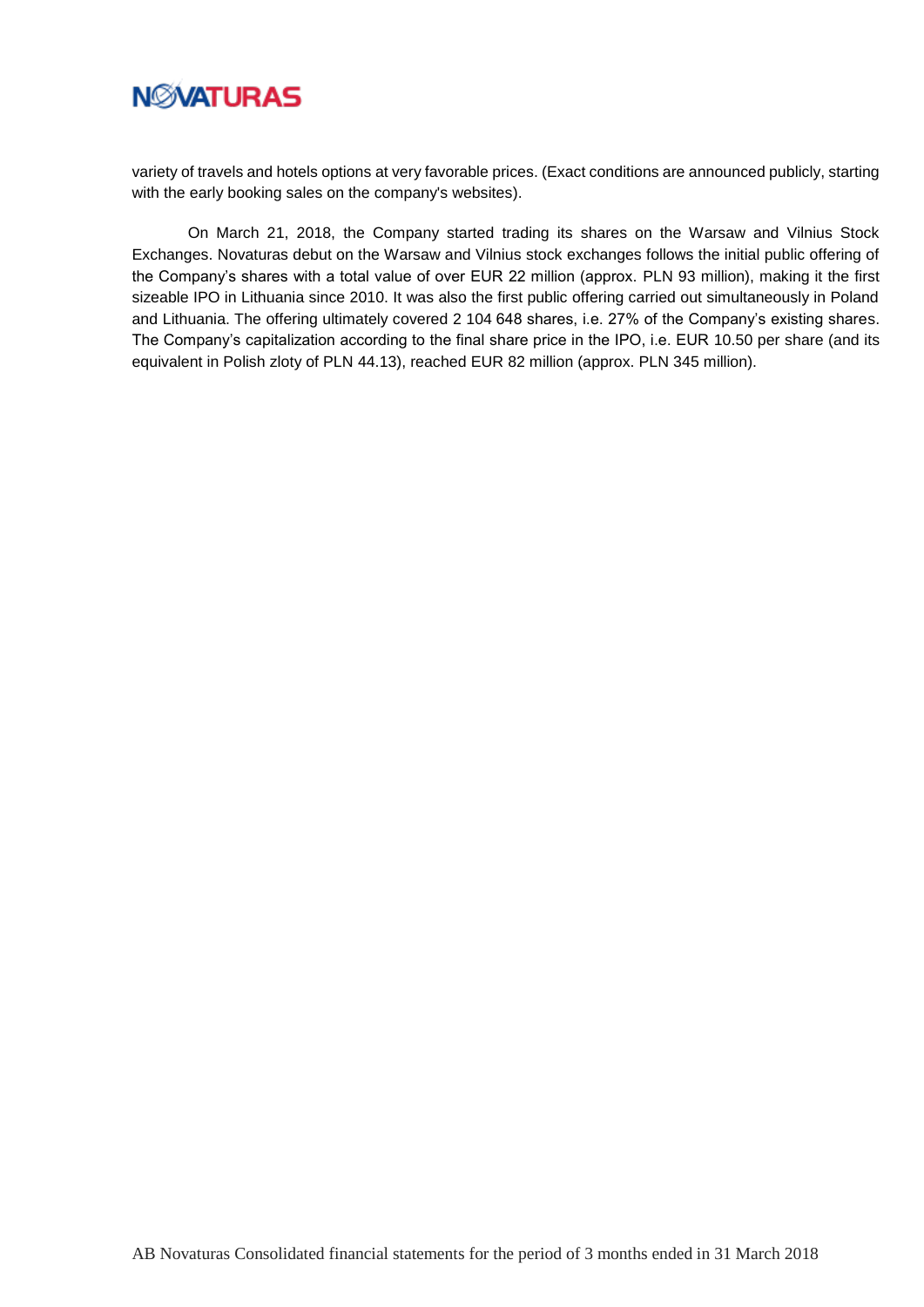## **NMATURAS**

## <span id="page-5-0"></span>**2. Main financial ratios**

|                         | 2018 IQ | 2017 IQ | Change % |
|-------------------------|---------|---------|----------|
| Revenue                 | 25 845  | 17 308  | 49%      |
| Gross profit            | 4 8 0 1 | 2884    | 67%      |
| <b>EBITDA</b>           | 1 2 8 7 | 334     | 286%     |
| Operating profit (EBIT) | 1 2 1 7 | 250     | 387%     |
| Profit before taxes     | 1070    | 214     | 400%     |
| Net profit              | 945     | 136     | 595%     |

### **Relative indicators:**

|                                    | 2018 IQ   | 2017 IQ   |
|------------------------------------|-----------|-----------|
| Number of shares                   | 7 807 000 | 7 807 000 |
| Profit per share (Eur)             | 0.12      | 0.02      |
| Gross profit margin (%)            | 18.6%     | 16.7%     |
| EBITDA margin (%)                  | 5.0%      | 1.9%      |
| Operating profit (EBIT) margin (%) | 4.7%      | 1.4%      |
| Profit before taxes margin (%)     | 4.1%      | 1.2%      |
| Net profit margin (%)              | 3.7%      | 0.8%      |
| Return on assets (ROA) (%)         | 1.7%      | 0.3%      |
| Debt to equity ratio (%)           | 80.0%     | 87.6%     |
| Equity ratio (%)                   | 28.5%     | 32.7%     |
| Effective tax rate (%)             | 11.7%     | 36.4%     |
| Current ratio                      | 0.8       | 0.8       |
| Quick ratio                        | 0.8       | 0.8       |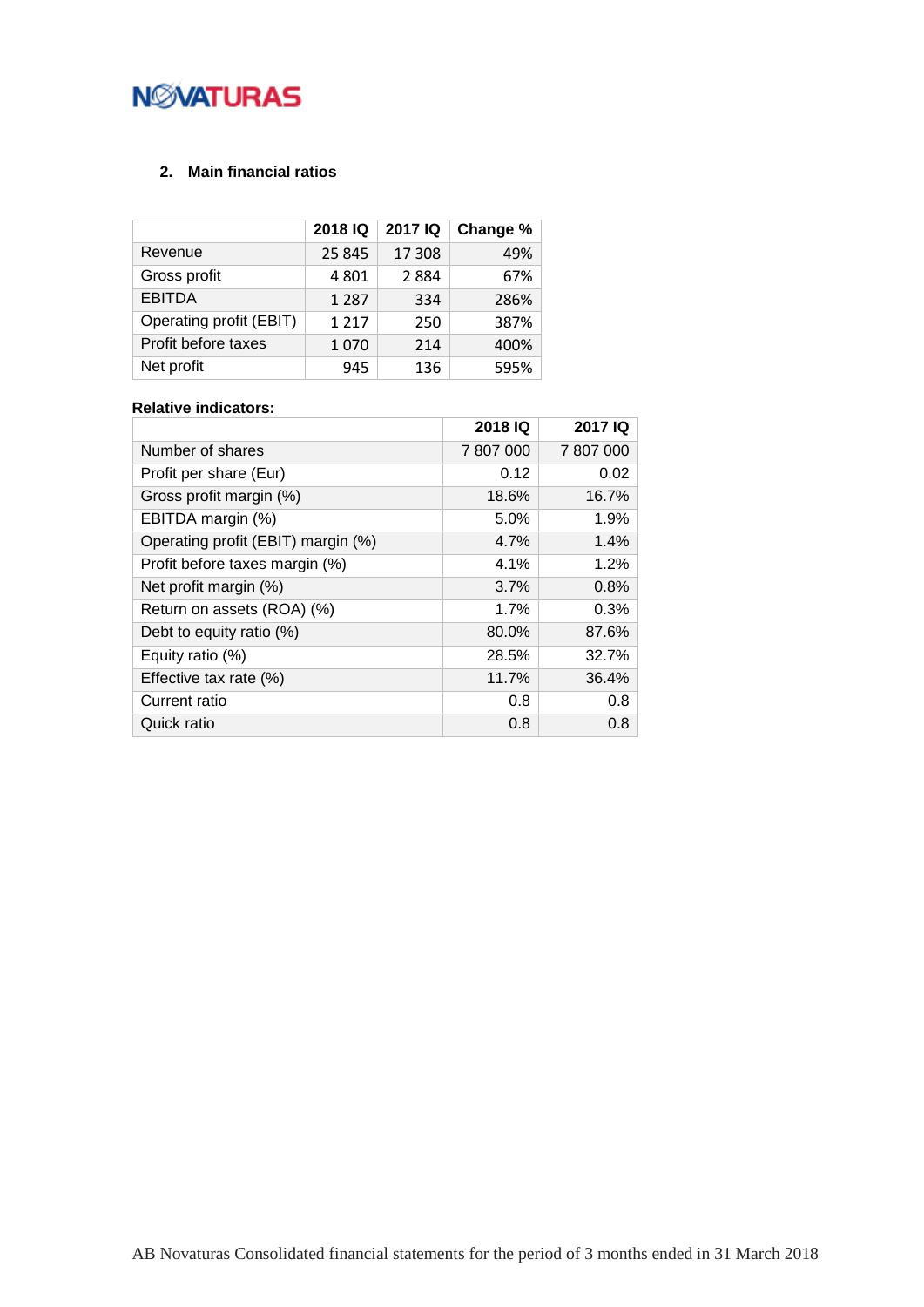

#### <span id="page-6-0"></span>**3. Segment information**

For management purposes, Novaturas is organized into business units based on its services (product category), which are as follows:

- Flight package tours
- Sightseeing tours by coach
- Sightseeing tours by plane
- Other (flight tickets, hotels, block seats sale to other operators, own agencies commissions)

| 2018 IQ                                             | <b>Flight</b><br>package<br>tours | <b>Sightseeing</b><br>tours by<br>coach | <b>Sightseeing</b><br>tours by<br>plane | <b>Other</b><br>sales | Group   |
|-----------------------------------------------------|-----------------------------------|-----------------------------------------|-----------------------------------------|-----------------------|---------|
| Sales                                               | 21525                             | 202                                     | 251                                     | 3867                  | 25 845  |
| Cost of sales                                       | (16934)                           | (186)                                   | (195)                                   | (3729)                | (21044) |
| <b>Gross profit</b>                                 | 4591                              | 16                                      | 56                                      | 138                   | 4801    |
| Sales commission expenses                           | (1275)                            | (12)                                    | (17)                                    |                       | (1304)  |
| Sales profit by segment                             | 3 3 1 6                           | 4                                       | 39                                      | 138                   | 3 4 9 7 |
| Operating expenses (other than<br>sales commission) |                                   |                                         |                                         |                       | (2 280) |
| Other operating (expenses)                          |                                   |                                         |                                         |                       | (2)     |
| <b>Profit from operations</b>                       |                                   |                                         |                                         |                       | 1 2 1 5 |
| Finance income (expenses), net                      |                                   |                                         |                                         |                       | (145)   |
| Profit before tax                                   |                                   |                                         |                                         |                       | 1070    |
| Income tax (expenses)                               |                                   |                                         |                                         |                       | (125)   |
| Net profit                                          |                                   |                                         |                                         |                       | 945     |

In the first quarter of 2018, sales of flight package tours were the largest part of sales and profit, which earned 3.316 million. euros after commissions, other activities also worked profitable, but their result was not so significant.

| 2017 IQ                                             | <b>Flight</b><br>package<br>tours | <b>Sightseeing</b><br>tours by<br>coach | <b>Sightseeing</b><br>tours by<br>plane | Other<br>sales | Group   |
|-----------------------------------------------------|-----------------------------------|-----------------------------------------|-----------------------------------------|----------------|---------|
| Sales                                               | 14 842                            | 118                                     | 187                                     | 2 1 6 1        | 17 308  |
| Cost of sales                                       | (12054)                           | (149)                                   | (154)                                   | (2067)         | (14424) |
| Gross margin                                        | 2 7 8 8                           | (31)                                    | 33                                      | 94             | 2884    |
| Sales commission expenses                           | (886)                             | (5)                                     | (12)                                    |                | (903)   |
| Sales profit by segment                             | 1902                              | (36)                                    | 21                                      | 94             | 1981    |
| Operating expenses (other than<br>sales commission) |                                   |                                         |                                         |                | (1731)  |
| Other operating (expenses)                          |                                   |                                         |                                         |                | (2)     |
| <b>Profit from operations</b>                       |                                   |                                         |                                         |                | 248     |
| Finance income (expenses), net                      |                                   |                                         |                                         |                | (34)    |
| Profit before tax                                   |                                   |                                         |                                         |                | 214     |
| Income tax (expenses)                               |                                   |                                         |                                         |                | (78)    |
| Net profit                                          |                                   |                                         |                                         |                | 136     |

In the first quarter of 2017, the biggest part of sales and profit was made up of flight package tours; when sightseeing tours by couch suffered 31 thousand Euro loss due to very small supply.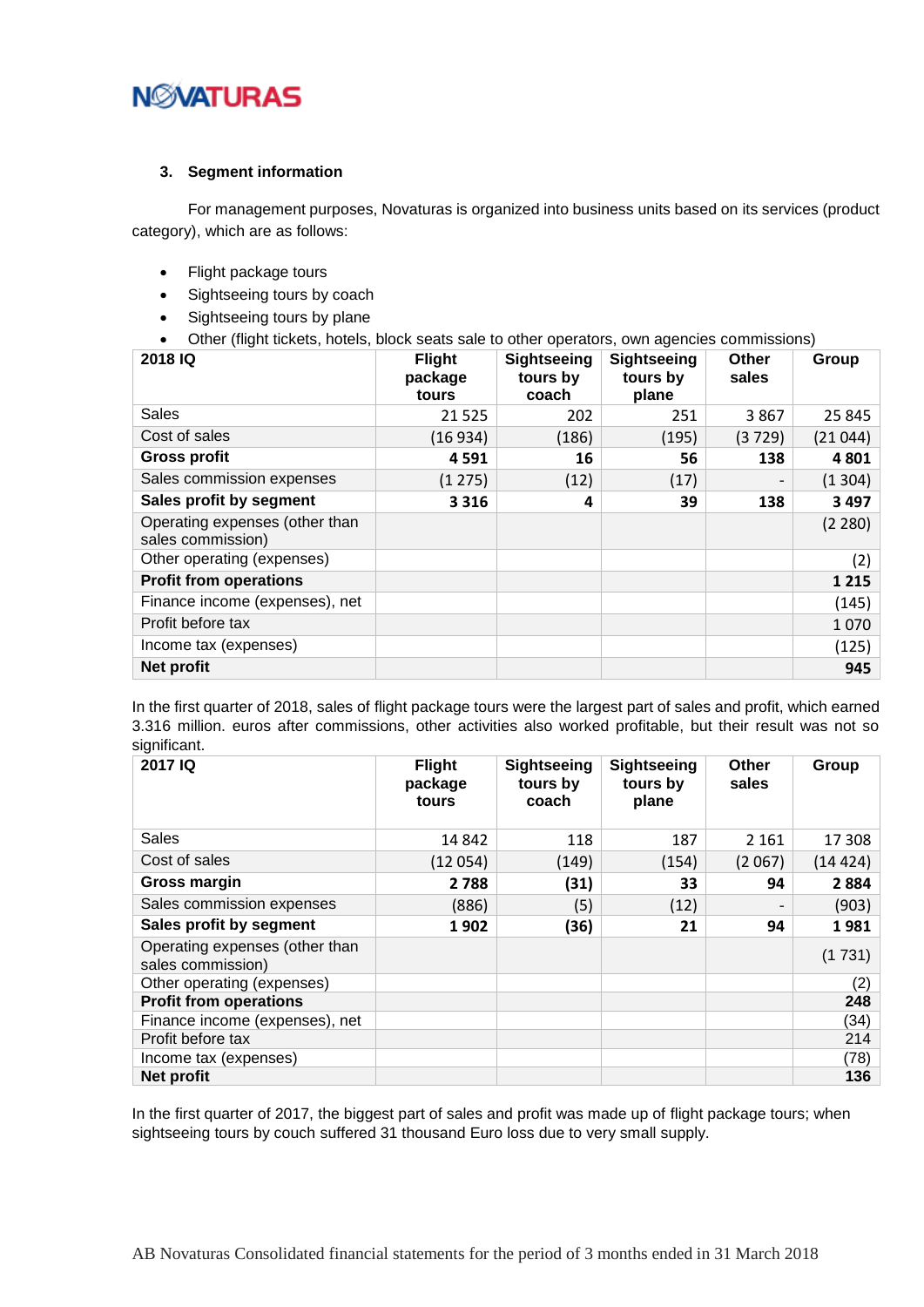

#### <span id="page-7-0"></span>**3.1 Geographic and other sales split information**

In I Quarter of 2018, the Company's activities remained tour organization and distribution of tours through the retail network of travel agencies and through own retail channels (own travel agencies, ecommerce sales, tickets only sales through Global Distribution System (GDS). Novaturas products are available through diversified and complementary distribution channels. Company is working with over 400 travel agencies, including all of the major agencies in the Baltics and more than 60 in Belarus. E-commerce sales occur via Novaturas websites, in first quarter of 2017, the company had 3,2 mn. unique visitors, when in the first quarter of 2018, it had more than 1 mn. unique visitors.

The Group is selling fright tickets to own organized charter flights via GDS and this means that Novaturas' charter tickets are available worldwide for travel agents and directly for passengers via internet in internet portals for air tickets (such as skrendu.lt, eDreams.com, skyscanner, etc.).

According to the breakdown of revenue by distribution channels, the table below shows that sales on websites increased due to easier access, change of habits. Own retail sales decreased by 20 percent because of increased competition.

Revenue division by distribution channels is as follows:

|                        | 2018 IQ | 2017 IQ |
|------------------------|---------|---------|
| <b>Travel agencies</b> | 71.2%   | 69.8%   |
| Own retail             | 12.7%   | 15.8%   |
| Web sales              | 14.5%   | 13.0%   |
| GDS                    | 1.6%    | 1.4%    |
| Total:                 | 100.0%  | 100.0%  |

Group passenger sales divided by source market is as follows (presented in thousands of passengers):

|           | 2018 IQ | 2017 IQ |
|-----------|---------|---------|
| Lithuania | 17.5    | 10.4    |
| Latvia    | 8.4     | 5.9     |
| Estonia   | 11.6    | 8.5     |
| Other     | 0.1     | 0.1     |
| Total:    | 37.6    | 24.9    |

Group passenger sales divided by product category is as follows (presented in thousands of passengers):

|                                                     | 2018 IQ | 2017 IQ |
|-----------------------------------------------------|---------|---------|
| Package travel                                      | 30.6    | 19.9    |
| Round trips by plane                                | 0.3     | 0.2     |
| Round trips by coach                                | 0.7     | 0.4     |
| Other products (separate flight and hotel services) | 6.0     | 44      |
| Total:                                              | 37.6    | 24.9    |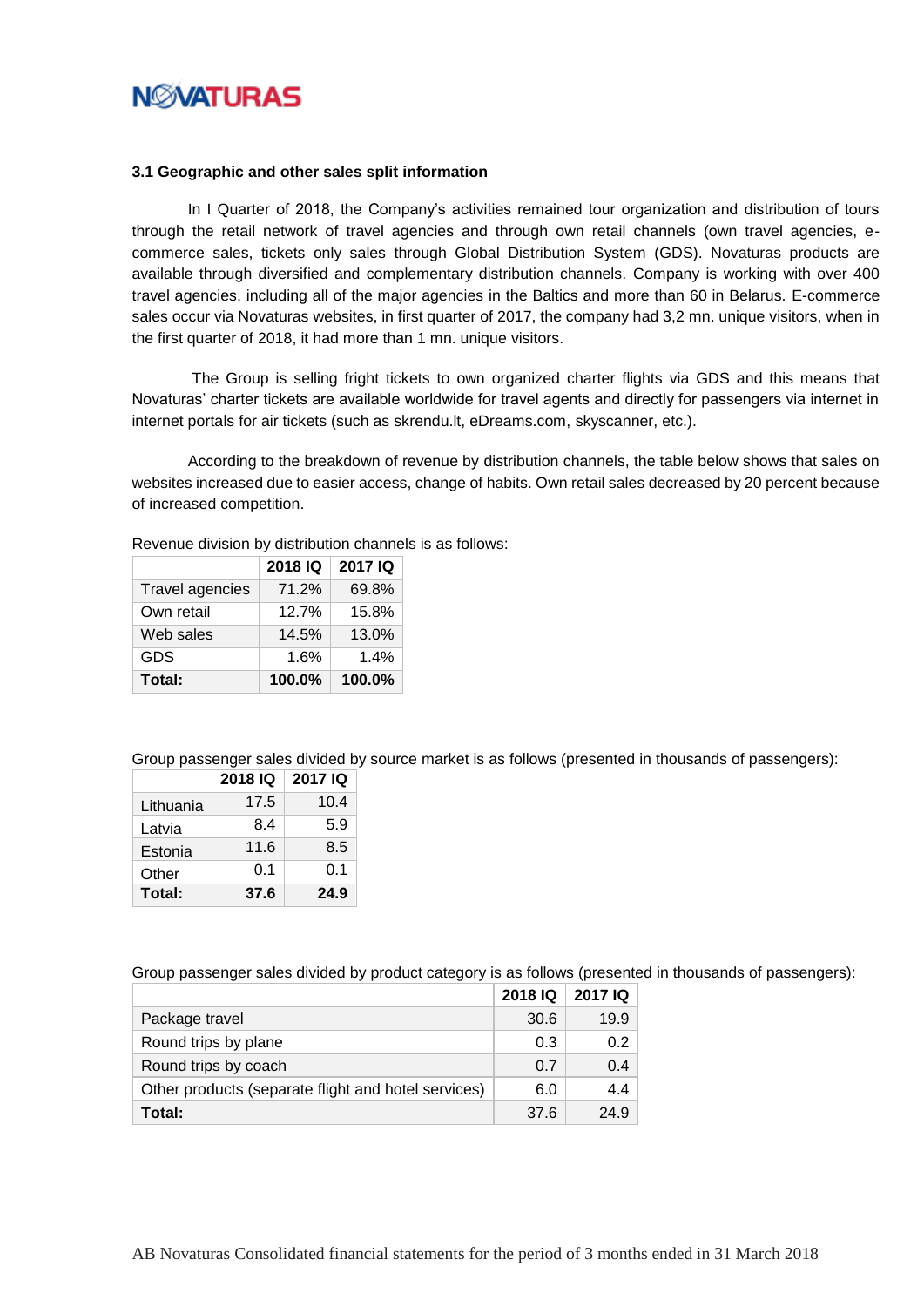

Group package travel revenue division by destinations is as follows:

|                                  | 2018 IQ       | <b>2017 IQ</b> |
|----------------------------------|---------------|----------------|
| Egypt                            | 48.3%         | 35.6%          |
| Spain (including Canary Islands) | 16.9% (16.9%) | 24.5% (24.5%)  |
| Skiing                           | 12.9%         | 17.5%          |
| Long haul                        | 15.0%         | 12.8%          |
| Other destinations               | 6.9%          | 9.6%           |
|                                  | 100.0%        | 100.0%         |

Group monthly revenue seasonality is as follows:

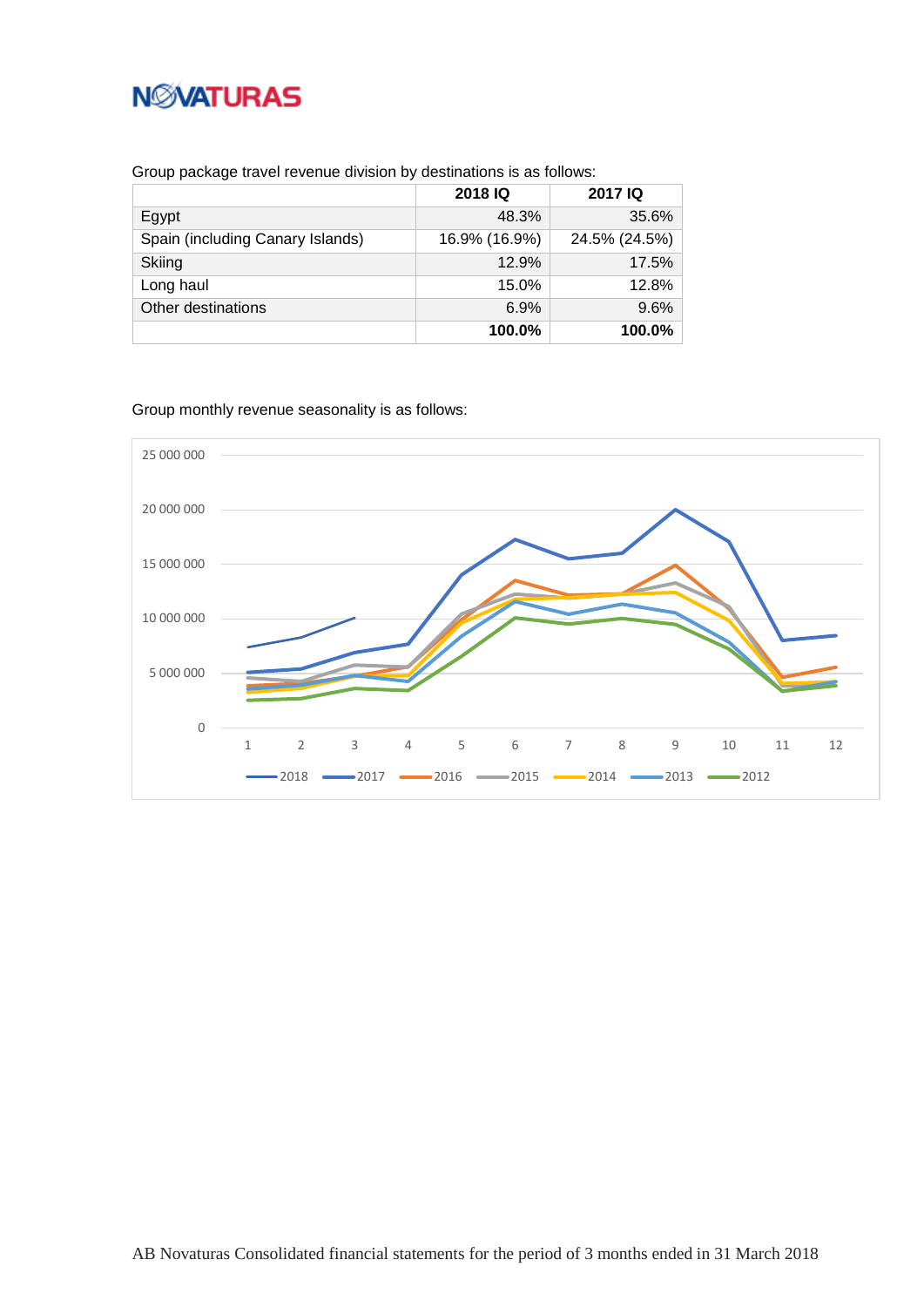

#### <span id="page-9-0"></span>**4. Information about management board and supervisory council**

According to the Company's Articles of Association, the Supervisory Council is comprised of five members elected for the tenure of three years. Currently only three members of the Supervisory Council are elected. This was done to ensure the direct participation of new investors in the Supervisory Council by appointing two independent members after initial public offering.

The Company's Management Board is comprised of four members elected for the tenure of three years. The Chairman of the Management Board is elected by the Management Board from among its members. The Management Board also appoints the CEO after receipt of the prior approval from the Supervisory Council. Currently, the positions of the Chairman of the Management Board and the CEO are held by the same person, Linas Aldonis.

| <b>Name</b>              | Position in the<br>council                | Legal person and position                                                                                                                                                                                                                                                                                           | No of shares<br>held in the<br>Company | The<br>beginning<br>of the term |
|--------------------------|-------------------------------------------|---------------------------------------------------------------------------------------------------------------------------------------------------------------------------------------------------------------------------------------------------------------------------------------------------------------------|----------------------------------------|---------------------------------|
| Sebastian Janusz<br>Król | Chairman of<br>the Supervisory<br>Council | Danwood S.A.; Danwood<br>Holdings sp. z o.o.; Janton S.A. -<br>Chairman of the Supervisory<br>Council:<br>Zevin Investments Sp. z o.o.;<br>Daphnee Investments Sp. z<br>$o.o.$ – member of the<br>management Board; Enterprise<br>Investors Sp zo.o. - Vice<br>president; Stowarzyszenie Lipków<br>-Eko - president |                                        | 2018-02-09                      |
| Ugnius Radvila           | Member of the<br>Supervisory<br>Council   |                                                                                                                                                                                                                                                                                                                     | 740 702                                | 2018-02-09                      |
| Vidas Paliūnas           | Member of the<br>Supervisory<br>Council   | Business center 32, UAB; -<br>member of the management<br>Board                                                                                                                                                                                                                                                     | 535 278                                | 2018-02-09                      |

#### Information about the supervisory council 31 March 2018

Information about the management board 31 March 2018

| <b>Name</b>        | Position within the company                            | No of<br>shares held<br>in the<br>Company | The beginning<br>of the term |
|--------------------|--------------------------------------------------------|-------------------------------------------|------------------------------|
| Linas Aldonis      | Chairman of the management board, General<br>manager   | 145 480                                   | 2018-02-09                   |
| Tomas Staškūnas    | Member of the management board, CFO                    | 72 740                                    | 2018-02-09                   |
| Birutė Čepanskienė | Member of the management board,<br>Production director | $\blacksquare$                            | 2018-02-09                   |
| Audronė Keinytė    | Member of the management board,<br>Purchasing director | $\blacksquare$                            | 2018-02-09                   |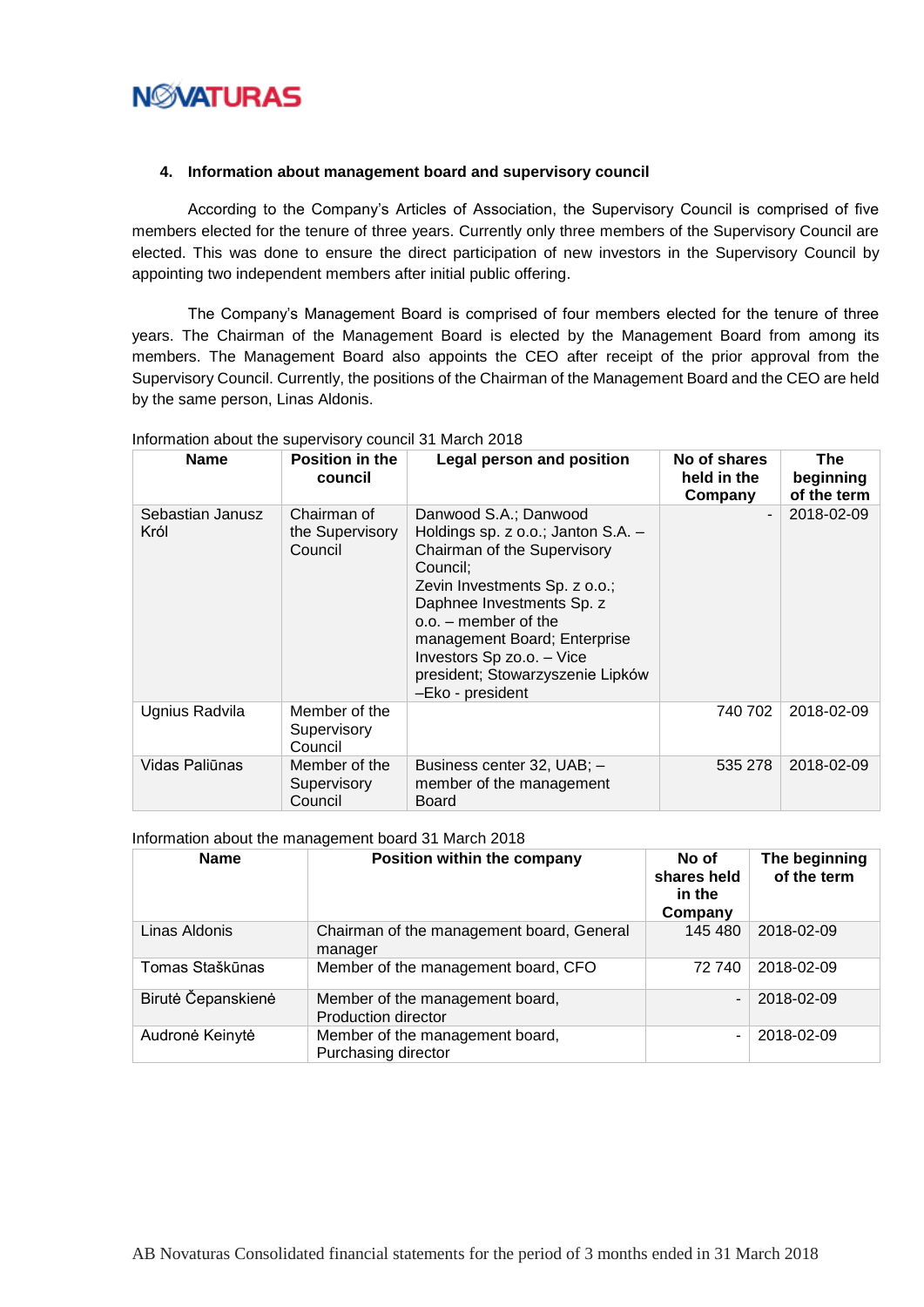

#### <span id="page-10-0"></span>**5. Share capital and shareholders**

The company's share capital is 234,210 euros. It consists of 7 807 000 ordinary registered shares of 0.03 EUR nominal value. The number of shares of the Company that issues the votes in the General Meeting of Shareholders is 7 807 000.

The ordinary registered shares of AB Novaturas (ISIN code LT0000131872) are listed on the Official List of the Nasdaq Vilnius Stock Exchange (symbol NTU1L) and on the Warsaw Stock Exchange (symbol NTU, ISIN code LT0000131872).

Information about trading AB Novaturas shares 21 March 2018 – 31 March 2018 in Lithuanian stock exchange - Nasdaq Vilnius:

| <b>Currency</b> | Openina<br>price | <b>Max price</b> | Lowest<br>price | <b>Closing</b><br>price | Average<br>price | <b>Volume</b><br>(quantity) | Volume<br>(EUR) |
|-----------------|------------------|------------------|-----------------|-------------------------|------------------|-----------------------------|-----------------|
| <b>EUR</b>      | 11.00            | 12.40            | 10.56           | 10.85                   | 11.03            | 17 830                      | 202 845         |

31 March 2018 The company's market capitalization was 84.71 million euro

Information about trading AB Novaturas shares 21 March 2018 – 31 March 2018 in Polish stock exchange "GPW main market":

| <b>Currency</b> | Openina<br>price | <b>Max price</b> | Lowest<br>price | <b>Closing</b><br>price | Average<br>price | Volume<br>(quantity) | Volume<br>(EUR) |
|-----------------|------------------|------------------|-----------------|-------------------------|------------------|----------------------|-----------------|
| <b>PLN</b>      | 43.90            | 45.95            | 43.60           | 43.95                   | 43.95            | 24 951               | 1 134 971       |

Shareholders holding at least 5% of votes at the general meeting (31 March 2018):

| Shareholders holding at least<br>5% of votes at the general<br>meeting | No. of shares and<br>vote rights | Percentage of share<br>capital and total<br>votes at the general meeting |
|------------------------------------------------------------------------|----------------------------------|--------------------------------------------------------------------------|
| Central European Tour Operator<br>S.a.r.l. 1)                          | 3672874                          | 47.05%                                                                   |
| Ugnius Radvila                                                         | 740 702                          | 9.49%                                                                    |
| Rytis Šūmakaris                                                        | 535 278                          | 6.86%                                                                    |
| Vidas Paliūnas                                                         | 535 278                          | 6.86%                                                                    |
| <b>Others</b>                                                          | 2 3 2 2 8 6 8                    | 29.74%                                                                   |
| <b>Total</b>                                                           | 7807000                          | 100.00%                                                                  |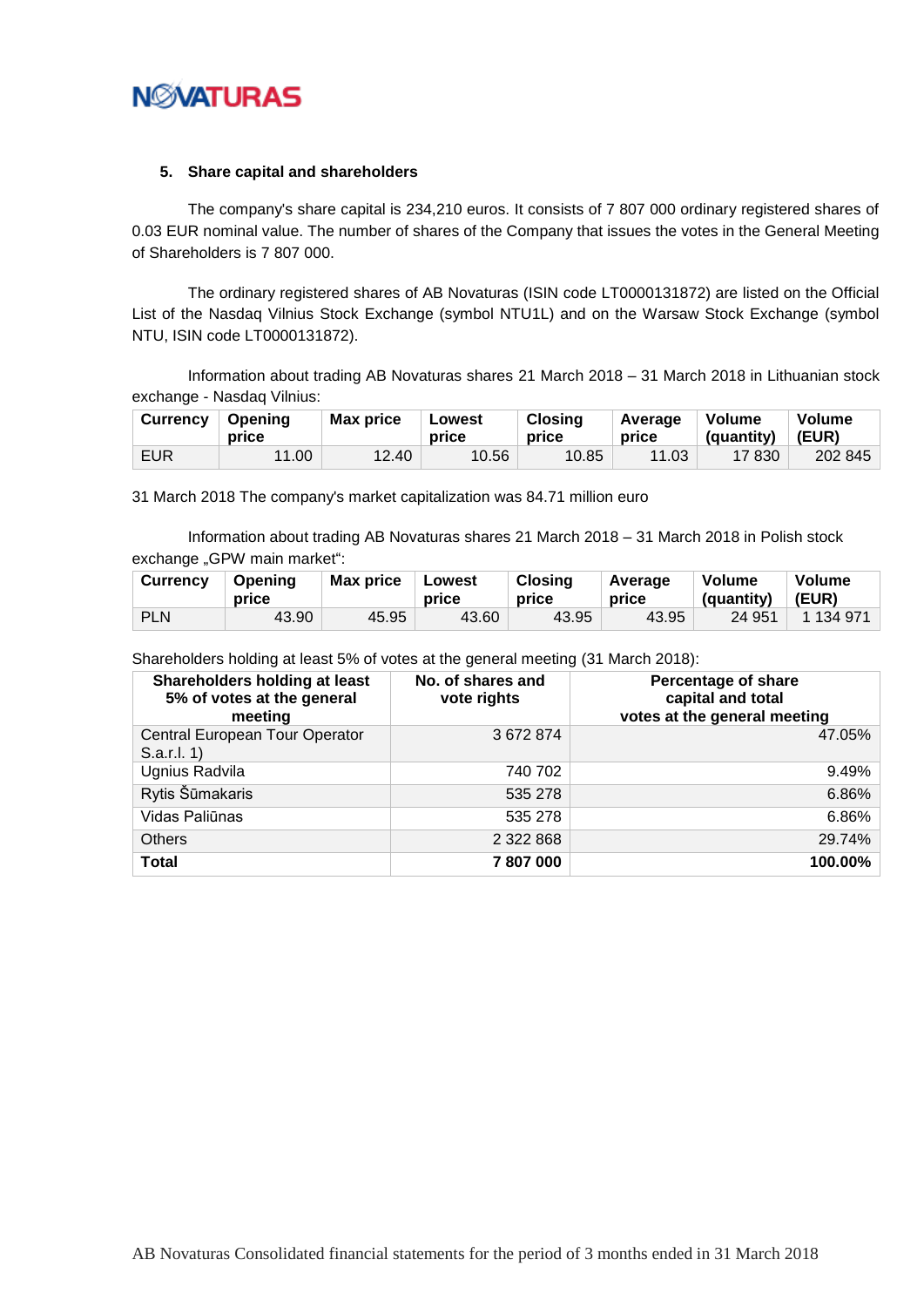## <span id="page-11-0"></span>**6. Consolidated statements of comprehensive income**

|                                                                                           | 2018 IQ | 2017 IQ |
|-------------------------------------------------------------------------------------------|---------|---------|
|                                                                                           |         |         |
| Sales                                                                                     | 25 845  | 17 308  |
| Cost of sales                                                                             | (21044) | (14424) |
| <b>Gross profit</b>                                                                       | 4 8 0 1 | 2884    |
| Operating (expenses)                                                                      | (3584)  | (2634)  |
| Other operating income                                                                    |         |         |
| Other operating (expenses)                                                                | (2)     | (2)     |
| <b>Profit from operations</b>                                                             | 1 2 1 5 | 248     |
| Finance income                                                                            | 244     | 122     |
| Finance (expenses)                                                                        | (389)   | (156)   |
| <b>Profit before tax</b>                                                                  | 1 0 7 0 | 214     |
| Income tax (expense)                                                                      | (125)   | (78)    |
| Net profit                                                                                | 945     | 136     |
|                                                                                           |         |         |
| Other comprehensive income, to be reclassified to profit or loss in<br>subsequent periods |         |         |
| Result of changes in cash flow hedge reserve                                              | 126     |         |
| Impact of income tax                                                                      | (19)    |         |
| Total comprehensive income for the year                                                   | 1 0 5 2 | 136     |
|                                                                                           |         |         |
| Earnings per share                                                                        | 0.13    | 0.02    |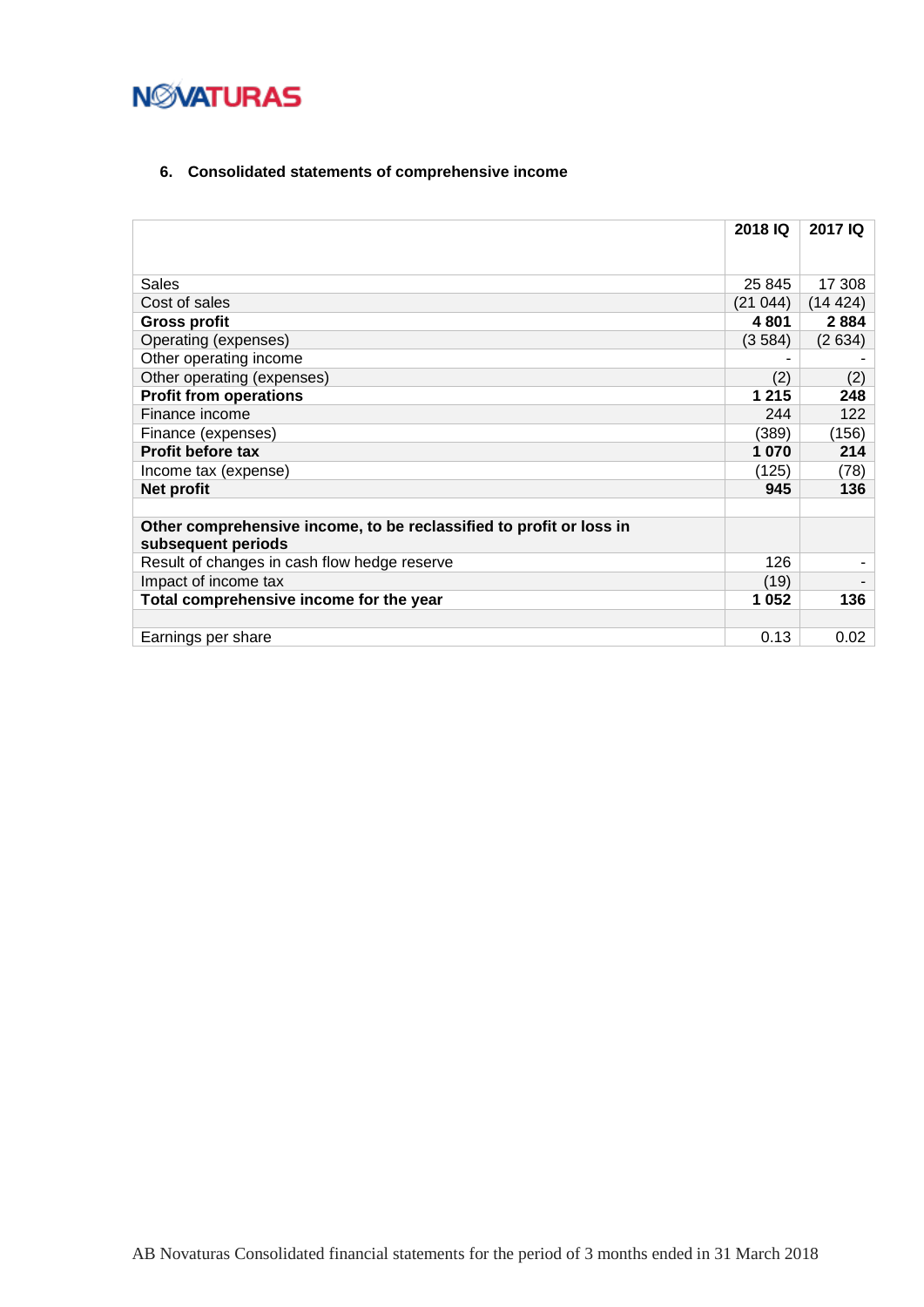## **NMATURAS**

## **7. Consolidated statements of financial position**

<span id="page-12-0"></span>

|                                                     | 31 March<br>2018 | 31 December<br>2017 | 31 March<br>2017 |
|-----------------------------------------------------|------------------|---------------------|------------------|
| <b>ASSETS</b>                                       |                  |                     |                  |
| <b>Non-current assets</b>                           |                  |                     |                  |
| Intangible assets                                   | 30 811           | 30 775              | 30761            |
| Property, plant and equipment                       | 297              | 297                 | 334              |
| Long term receivables                               | 60               | 56                  | 60               |
| Deferred income tax asset                           | 5                | 6                   | 5                |
| <b>Total non-current assets</b>                     | 31 173           | 31 134              | 31 160           |
| <b>Current assets</b>                               |                  |                     |                  |
| Inventories                                         | 1                | 1                   | 1                |
| Prepayments and deferred expenses                   | 14 018           | 5940                | 7634             |
| Trade accounts receivable                           | 1 2 2 6          | 522                 | 570              |
| Prepaid income tax                                  | 101              | 101                 | 4                |
| Other receivables                                   | 2076             | 2 2 0 2             | 23               |
| Other current financial assets                      | 696              | 569                 | 39               |
| Cash and cash equivalents                           | 6 0 5 5          | 9984                | 7 2 4 9          |
| <b>Total current assets</b>                         | 24 173           | 19 319              | 17770            |
| <b>Total assets</b>                                 | 55 346           | 50 453              | 48 963           |
|                                                     |                  |                     |                  |
| <b>EQUITY AND LIABILITIES</b>                       |                  |                     |                  |
| <b>Equity</b>                                       |                  |                     |                  |
| Share capital                                       | 234              | 226                 | 226              |
| Cash flow hedge reserve                             | 592              | 484                 | 33               |
| Legal reserve                                       | 29               | 29                  | 29               |
| Foreign currency translation reserve                | 145              | 145                 | 145              |
| Retained earnings                                   | 14722            | 13785               | 15 555           |
| Equity attributable to equity holders of the parent | 15722            | 14 669              | 15 988           |
| <b>Liabilities</b>                                  |                  |                     |                  |
| Non-current borrowings                              | 8 0 0 0          |                     | 9 2 6 3          |
| Deferred income tax liabilities                     | 2715             | 2 606               | 2 1 1 1          |
| Total non-current liabilities                       | 10715            | 2606                | 11 374           |
| <b>Current liabilities</b>                          |                  |                     |                  |
| Current portion of non-current borrowings           | 2 0 0 0          | 14 000              | 4737             |
| Overdraft                                           | 2616             |                     |                  |
| Trade payables                                      | 2 4 0 8          | 3882                | 1853             |
| Advances received                                   | 19564            | 12 102              | 13 945           |
| Income tax payable                                  | 303              | 296                 | 3                |
| Other current liabilities and accrued expenses      | 2018             | 2898                | 1 0 6 3          |
| <b>Total current liabilities</b>                    | 28 909           | 33 178              | 21 601           |
| <b>Total equity and liabilities</b>                 | 55 346           | 50 453              | 48 963           |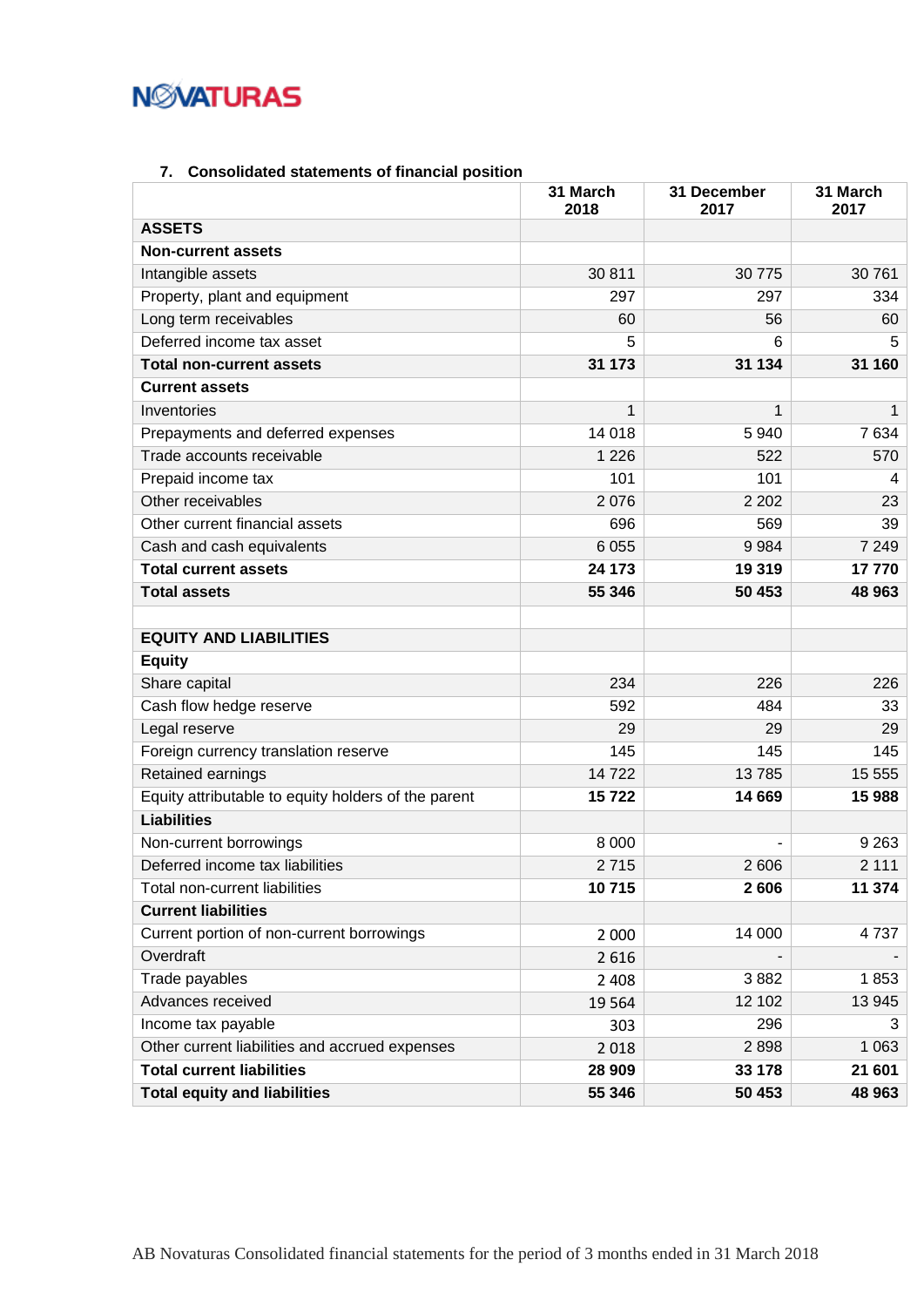

## <span id="page-13-0"></span>**8. Statements of changes in equity**

|                                             | <b>Share</b><br>capital | Legal<br>reserve             | Cash<br>flow<br>hedge<br>reserv<br>е | <b>Retaine</b><br>d<br>earning<br>s | Foreign<br>currency<br>translation<br>reserve | <b>Equity</b><br>attributa<br>ble to<br>equity<br>holders |
|---------------------------------------------|-------------------------|------------------------------|--------------------------------------|-------------------------------------|-----------------------------------------------|-----------------------------------------------------------|
| <b>Balance as of 31 December</b><br>2016    | 226                     | 29                           | 299                                  | 15 134                              | 145                                           | 15833                                                     |
|                                             |                         |                              |                                      |                                     |                                               |                                                           |
| Net profit for the year                     |                         | $\overline{\phantom{a}}$     |                                      | 8 1 5 1                             | -                                             | 8 1 5 1                                                   |
| Other comprehensive income                  |                         | $\blacksquare$               | 185                                  |                                     |                                               | 185                                                       |
| Total comprehensive income                  |                         | $\overline{\phantom{a}}$     | 185                                  | 8 1 5 1                             |                                               | 8 3 3 6                                                   |
| Dividends approved                          |                         | $\qquad \qquad \blacksquare$ |                                      | (9500)                              |                                               | (9500)                                                    |
| <b>Balance as of 31 December</b><br>2017    | 226                     | 29                           | 484                                  | 13785                               | 145                                           | 14 669                                                    |
|                                             |                         |                              |                                      |                                     |                                               |                                                           |
| Increase of share capital from<br>own funds | 8                       | $\overline{a}$               |                                      | (8)                                 |                                               |                                                           |
| Net profit for the year                     | ٠                       | ÷.                           |                                      | 945                                 |                                               | 945                                                       |
| Other comprehensive income                  |                         | Ξ.                           | 108                                  |                                     |                                               | 108                                                       |
| Total comprehensive income                  | 8                       | ۰                            | 108                                  | 937                                 |                                               | 1 0 5 3                                                   |
| Dividends approved                          |                         |                              |                                      |                                     |                                               |                                                           |
| Balance as of 31 March 2018                 | 234                     | 29                           | 592                                  | 14722                               | 145                                           | 15722                                                     |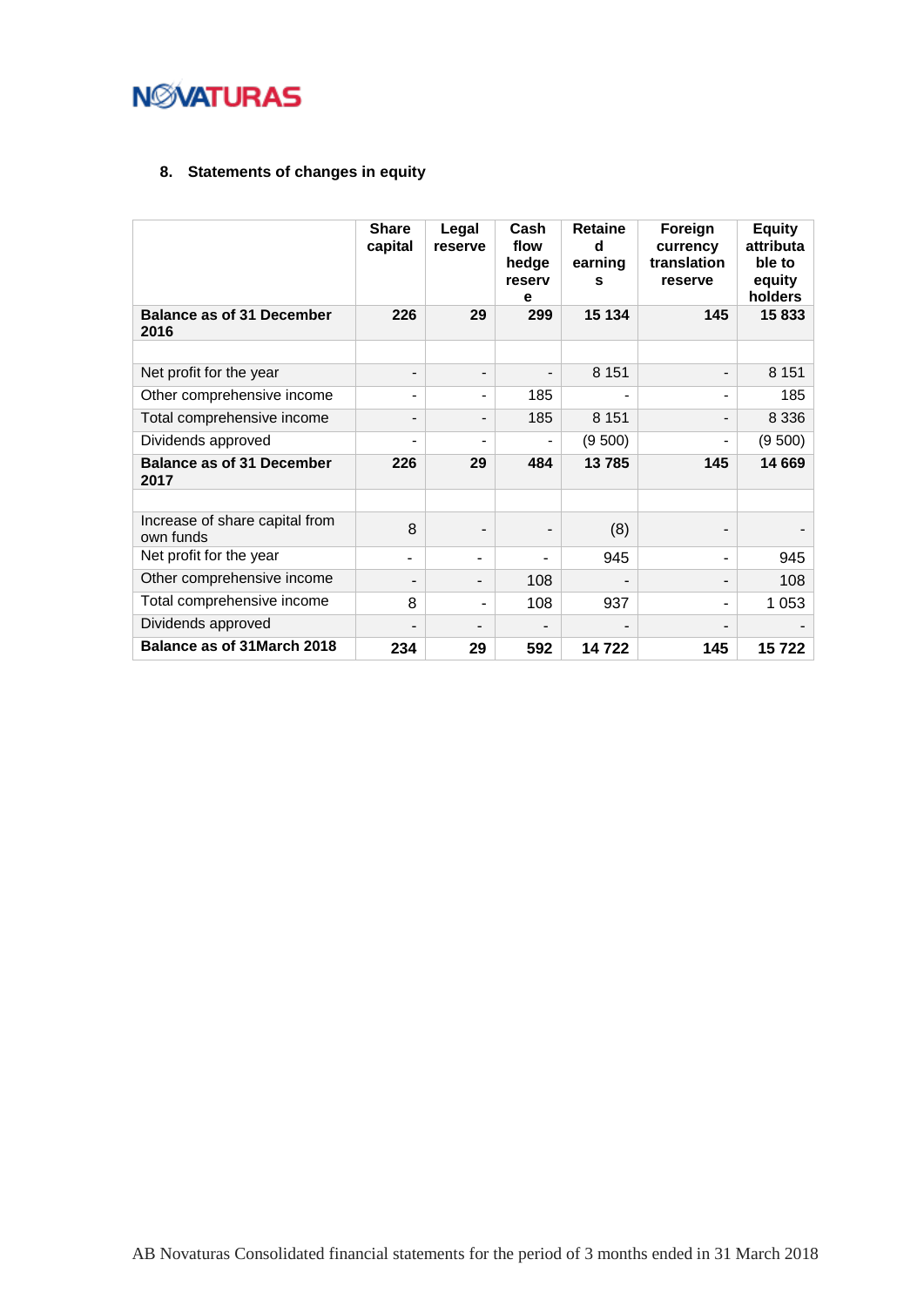## <span id="page-14-0"></span>**9. Consolidated statements of cash flow**

|                                                                             | 2018 IQ | 2017 IQ |
|-----------------------------------------------------------------------------|---------|---------|
| Cash flows from (to) operating activities                                   |         |         |
| Net profit                                                                  | 945     | 136     |
| Depreciation and amortization                                               | 72      | 86      |
| Allowance for doubtful receivables and prepayments made                     |         |         |
| Change in deferred income tax                                               |         |         |
| Current income tax expenses                                                 |         |         |
| Elimination of financial, investment and other non-cash<br>activity results | 132     | 116     |
|                                                                             | 1 1 4 9 | 338     |
| <b>Changes in working capital:</b>                                          |         |         |
| Decrease in inventories                                                     | (1)     |         |
| (Increase) decrease in trade receivables                                    | (704)   | (137)   |
| (Increase) decrease in other receivables                                    | (1)     | 595     |
| (Increase) decrease in prepayments and deferred expenses                    | (8082)  | (4604)  |
| Increase (decrease) in trade payables                                       | (1474)  | (1 277) |
| Increase in advances received                                               | 7462    | 5 9 5 7 |
| Income tax paid                                                             | 115     | (6)     |
| Increase (decrease) in other accounts payable and accrued                   | (771)   | (57)    |
| expenses                                                                    |         |         |
| Net cash flows from operating activities                                    | (2307)  | 809     |
|                                                                             |         |         |
| Cash flows from (to) investing activities                                   |         |         |
| (Acquisition) of non-current assets (except investments)                    | (107)   | (90)    |
| Proceeds from sale of non-current assets (except<br>investments)            |         |         |
| Interest received                                                           |         |         |
| Collected loans                                                             |         |         |
| Net cash flows (to) investing activities                                    | (107)   | (90)    |
| Cash flows from financing activities                                        |         |         |
| Loans received                                                              |         |         |
| (Repayment) of loans                                                        | (1384)  |         |
| Interest (paid)                                                             | (132)   | (116)   |
| Dividends (paid)                                                            |         |         |
| Acquisition of non-controlling interest                                     |         |         |
| Net cash flows (to) financing activities                                    | (1516)  | (116)   |
|                                                                             |         |         |
| Net increase (decrease) in cash flows                                       | (3930)  | 603     |
| Cash and cash equivalents at the beginning of the year                      | 9984    | 6646    |
|                                                                             |         |         |
| Cash and cash equivalents at the end of 1Q of 2018                          | 6055    | 7 2 4 9 |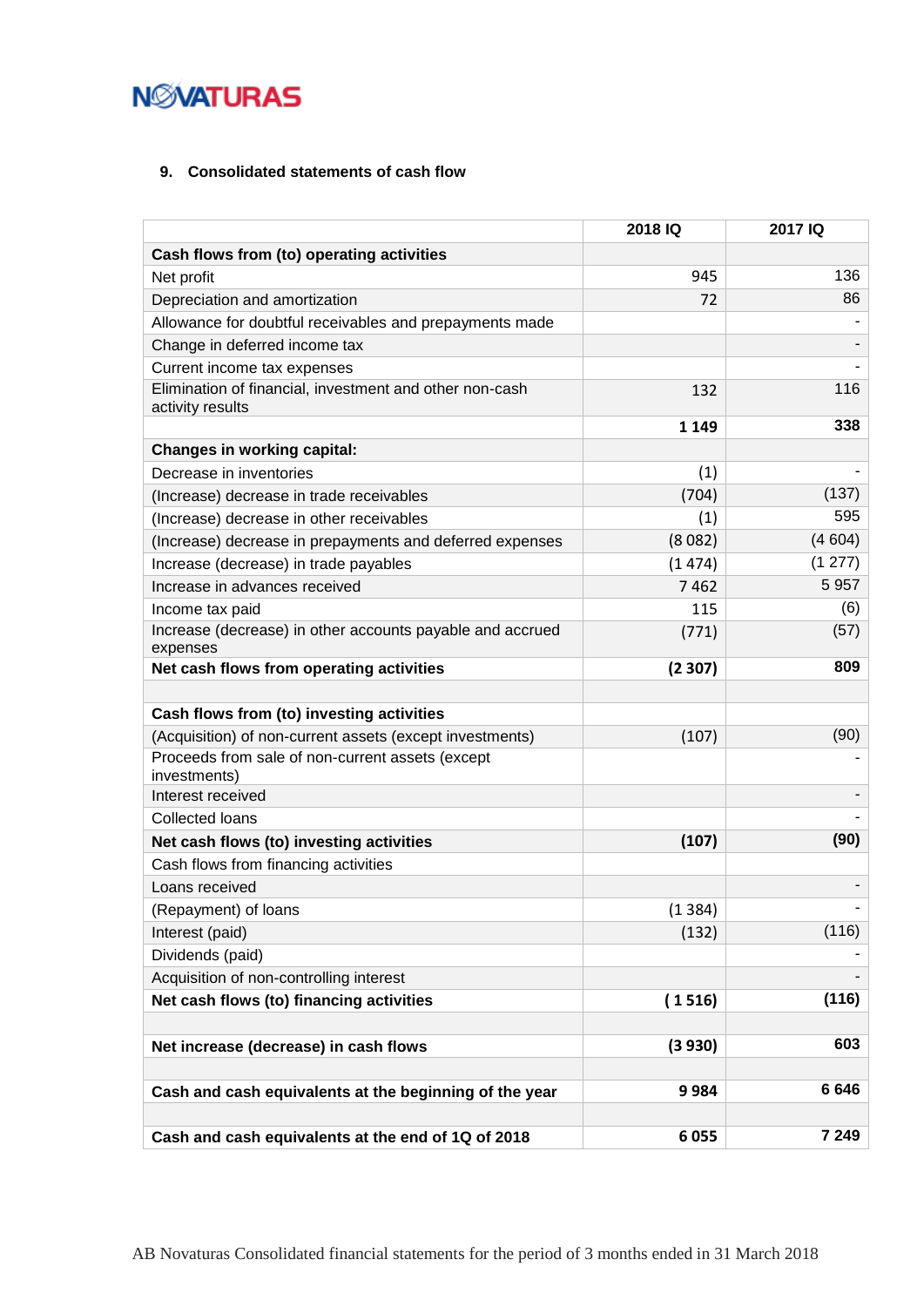

#### <span id="page-15-0"></span>**10. Explanatory note**

#### <span id="page-15-1"></span>**10.1 Information about subsidaries**

Novaturas Group is a holding structure and AB Novaturas is the parent company, which conducts operations directly and through subsidiaries in their respective markets - Lithuania, Latvia and Estonia..

| Company                        | <b>Country of operations</b> | Share of the stock held by the Group<br>31 March 2018 |
|--------------------------------|------------------------------|-------------------------------------------------------|
| <b>Novatours SIA</b>           | Latvia                       | $100\%$                                               |
| Novatours OÜ                   | Estonia                      | $100\%$                                               |
| Aviaturas ir partneriai UAB    | Lithuania                    | $100\%$                                               |
| <b>SRL Novatours Holidays*</b> | Romania                      | 100 %                                                 |

\* The subsidiary's activities in Romania were suspended in 2009

|                                    | 2018 IQ | 2017 IQ |
|------------------------------------|---------|---------|
| Commissions                        | 1 3 0 4 | 903     |
| Salaries and related taxes         | 1055    | 951     |
| Advertising and marketing expenses | 343     | 269     |
| Rent and maintenance expenses      | 86      | 81      |
| Depreciation and amortization      | 72      | 86      |
| <b>Business trips expenses</b>     | 36      | 83      |
| Communication expenses             | 22      | 22      |
| Consulting expenses                | 241     | 13      |
| <b>Transportation expenses</b>     | 24      | 28      |
| Representation expenses            | 30      | 23      |
| Training expenses                  | 5       | 6       |
| Other                              | 366     | 167     |
| Total:                             | 3 5 8 4 | 2634    |

#### <span id="page-15-2"></span>**10.2 Operating expenses**

In the first quarter of 2018, the company incurred one-off expenses related to the IPO (286 thousand euros) and the legal costs of Estonian fraud case(53 thousand euros), the total cost incurred amounted to 339 thousand euros. These costs are reflected in the consulting and other expenses lines.

### <span id="page-15-3"></span>**10.3 Hedging**

The company operates as a tour operator. Due to the business specifics the Company is exposed to risk of aviation fuel price and EUR/USD foreign exchange rate fluctuation. The company hedges against changes in aviation fuel prices (which affects fuel costs) and against changes in EUR / USD exchange rates (which affects fuel and hotel costs) for the entire period of early bookings for upcoming summer and winter seasons using forward and future contracts. When derivative positions are closed on monthly basis, the result is accounted in the comprehensive income report.

|                                                                                                   | 2018 | 2017 |
|---------------------------------------------------------------------------------------------------|------|------|
| During the period, the statement of comprehensive income reflects the outcome of<br>closed hedges |      | 33   |